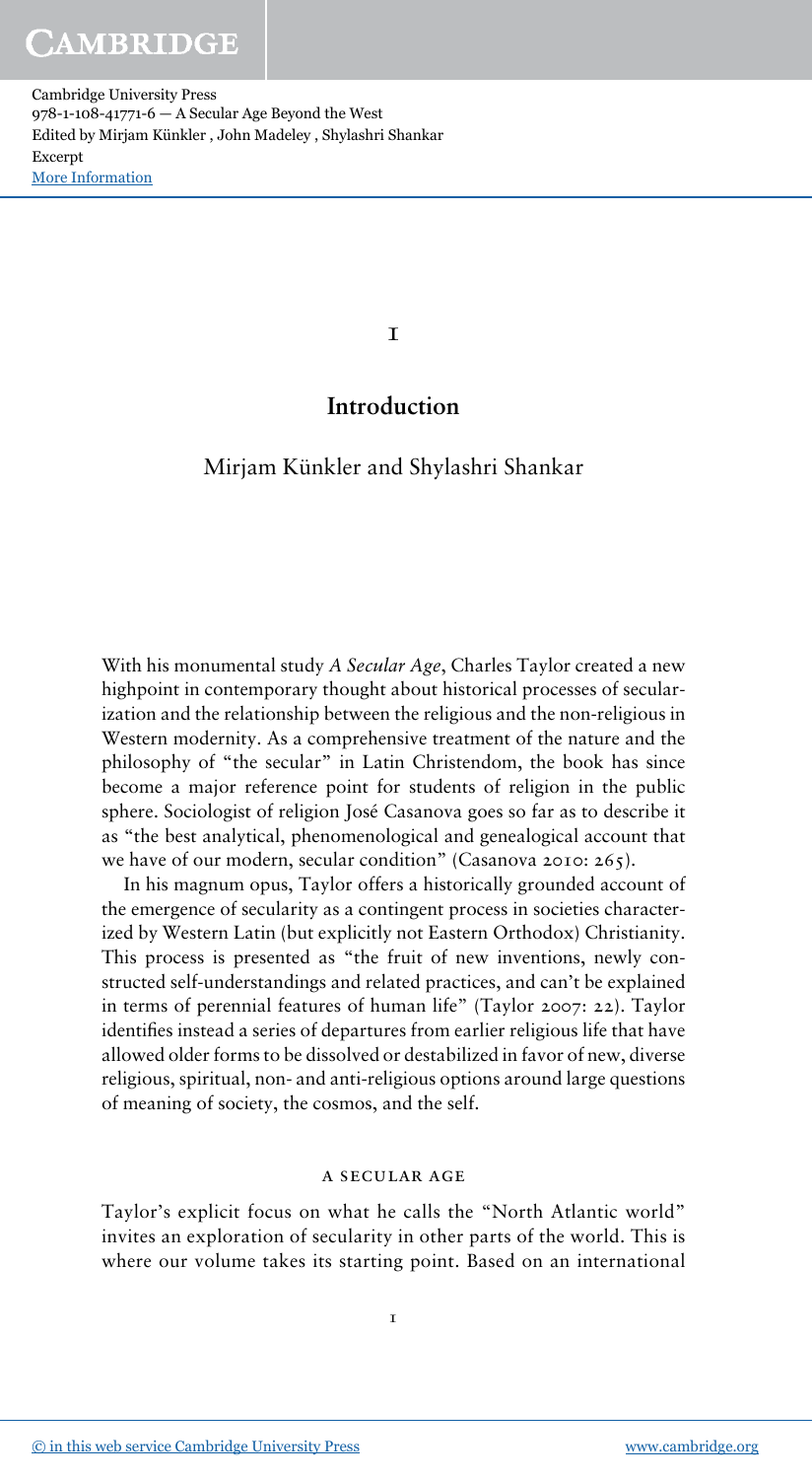#### 2 Mirjam Künkler and Shylashri Shankar

research cluster of country specialists interested in the nexus between politics and religion in countries of Asia, North Africa, and the Middle East, this volume comparatively investigates the place of religion and non-religion in countries outside the heartland of Latin Christendom. The case studies focus on the patterns of religion–state relations in the modern era, wherein each has created particular conditions of belief. Taylor identifies three notions of Secularity, of which he is most interested in the third. The first notion, Secularity I, is that of the classic differentiation theory (Casanova 1994): it emerges as political authority, law, science, education, and the economy are emancipated from the influence of religious norms and authority. Secularity II is the notion describing the decline of religious belief and practice, something some sociologists argued was the case in the Europe of the 1960s and which they predicted would be a universal trend. Today, European Secularity II, if religion really has been on the decline there at all, is regarded as the global exception rather than the rule (Berger 1999, Davie 2002).<sup>1</sup> But it is a third notion that particularly interests Taylor. Under Secularity III he understands a condition in which it is possible to not believe, and still aspire to live a fulfilled life; Secularity III emerges through "a move from a society where belief in God is unchallenged and indeed, unproblematic, to one in which it is understood to be one option among others, and frequently not the easiest to embrace" (Taylor 2007: 3). The shift to these new conditions of belief is reached by "a series of new departures," in which earlier forms of religious life are dissolved and new ones created. The way meaning is perceived has changed: What was once a human's "porous self" (going against God was not an option because life was lived in a social world peopled by spirits and fellow human beings) has been replaced by a "buffered self": a self aware of the possibility of disengagement. For non-believers, "the power to reach fullness is within [the human self]" (Taylor 2007: 8). This condition of Secularity III, according to Taylor, developed uniquely in the North Atlantic world, where it prevails today, and he leaves open the question of whether it could be, or has in the meantime been, realized in other parts of the world.<sup>2</sup>

<sup>1</sup> Berger points out that there really are two exceptions, one is geographical: Western Europe; but there is also a sociological exception: an international non-religious intelligentsia (2012: 2).

 $2\degree$  Taylor in general acknowledges that there may be multiple secularities in the world today, but it is not clear which dimension of secularity (Secularity I, II, or III) he has in mind when he writes "secularity, like other features of 'modernity' ... find rather different expression,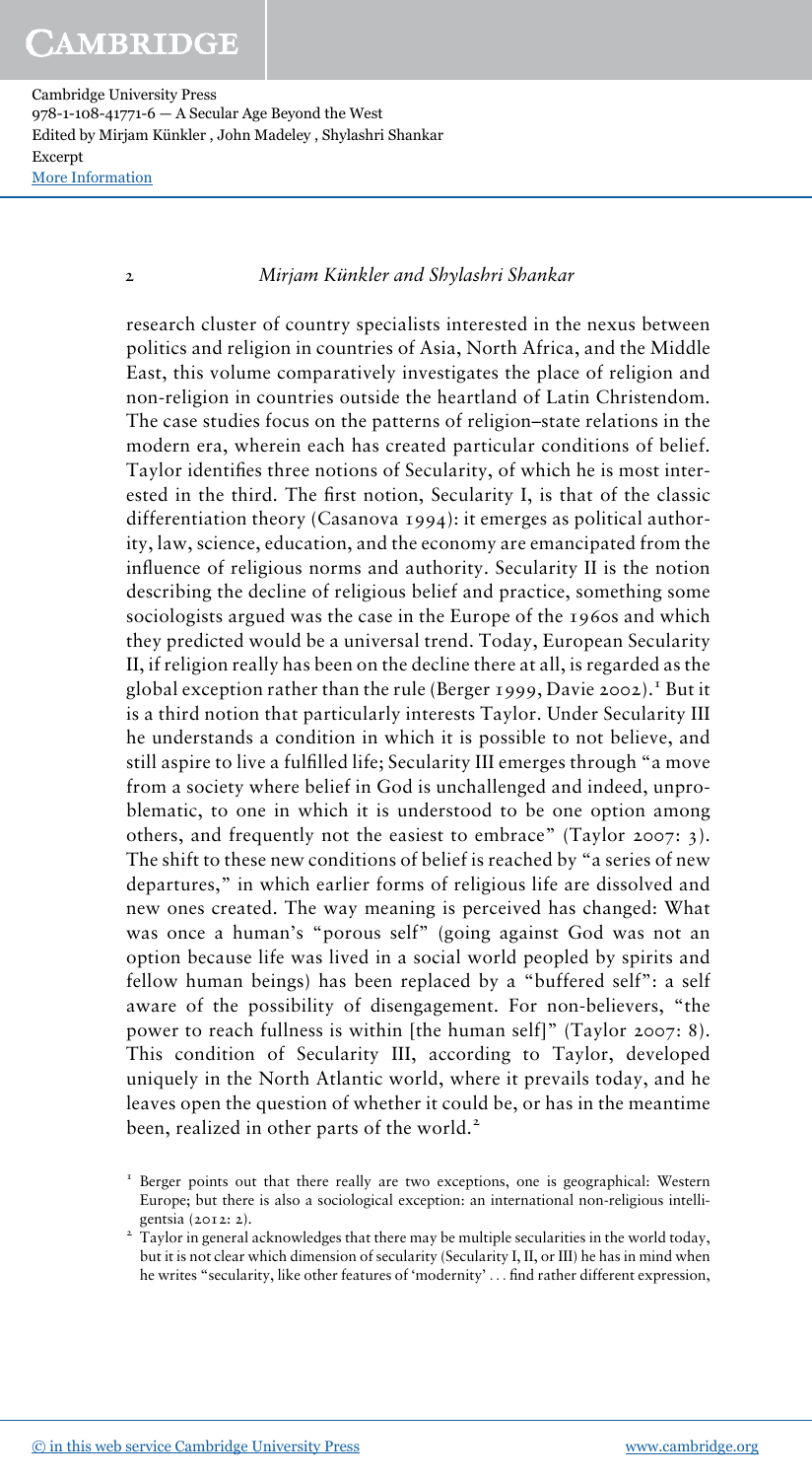# CAMBRIDGE

Cambridge University Press 978-1-108-41771-6 — A Secular Age Beyond the West Edited by Mirjam Künkler , John Madeley , Shylashri Shankar Excerpt [More Information](www.cambridge.org/9781108417716)

#### Introduction 3

Secularity (in all three conceptions) in turn must be differentiated from secularization and secularism. Secularization denotes the historical process of the emancipation (of the state, law, science,...) from religious authority and norms. Secularism usually denotes the ideology that legitimizes the separation of religious and political authority, the expulsion of religious law from the legal system, and sometimes even the exclusion of religion from the public sphere. The concept "secularism" rarely makes an appearance in A Secular Age, although Taylor has written about it extensively elsewhere.<sup>3</sup> For social scientists, the relationship between Secularity I (a predominantly political and legal condition) and Secularity III (a predominantly cultural condition) is of greatest interest, as it calls for an exploration of the institutional dynamics behind the changes in the conditions of belief.<sup>4</sup> A discussion of Secularity I, in turn, cannot in most cases be isolated from a discussion of a particular state's policy of secularism, though as our chapters illustrate, the relationship between secularism and Secularity I is complex, and the two phenomena often intertwine in counterintuitive ways.

The intellectual stakes of exploring the meaning of religion and the secular outside the West are very high. Few scholars will dispute today the idea of multiple modernities (Eisenstadt 2000), and upon further probing many will also embrace the idea that secularity is not a condition unique to the West, but this is where the deep disagreements begin: can one talk of secularity in environments where the notion of religion may be largely incomparable to that born out of Latin Christendom (a monotheistic, exclusivist notion)? Can one talk of secularity in environments where religious identity is something not voluntarily acquired but imposed by state policies or social pressures? Can one talk of comparative secularity at all, when no state today can be characterized as entirely secular, in the

and develop under the pressure of different demands and aspirations in different civilizations" (2007: 21).

- 3 In "The Meaning of Secularism" (2010), and "Why We Need a Radical Redefinition of Secularism" (2011), Taylor postulates a reconceptualization of the project of secularism: it should be thought of, he suggests, as the normatively desirable response of the democratic state to diversity; a response that aims at maximizing the republican values of liberty (here of religious belief and unbelief), equality (of religious and other worldviews), and fraternity (inclusion/participation of all voices, religious and non-religious, in determining public policy).
- <sup>4</sup> Drawing on José Casanova (1994), Berger relates these two phenomena to one another by observing that "all institutions have correlates in consciousness." He views the emergence of a secular discourse, captured by Taylor's notion of the "immanent frame," as the correlate in consciousness to institutional differentiation (Secularity I). See Berger 2012: 315.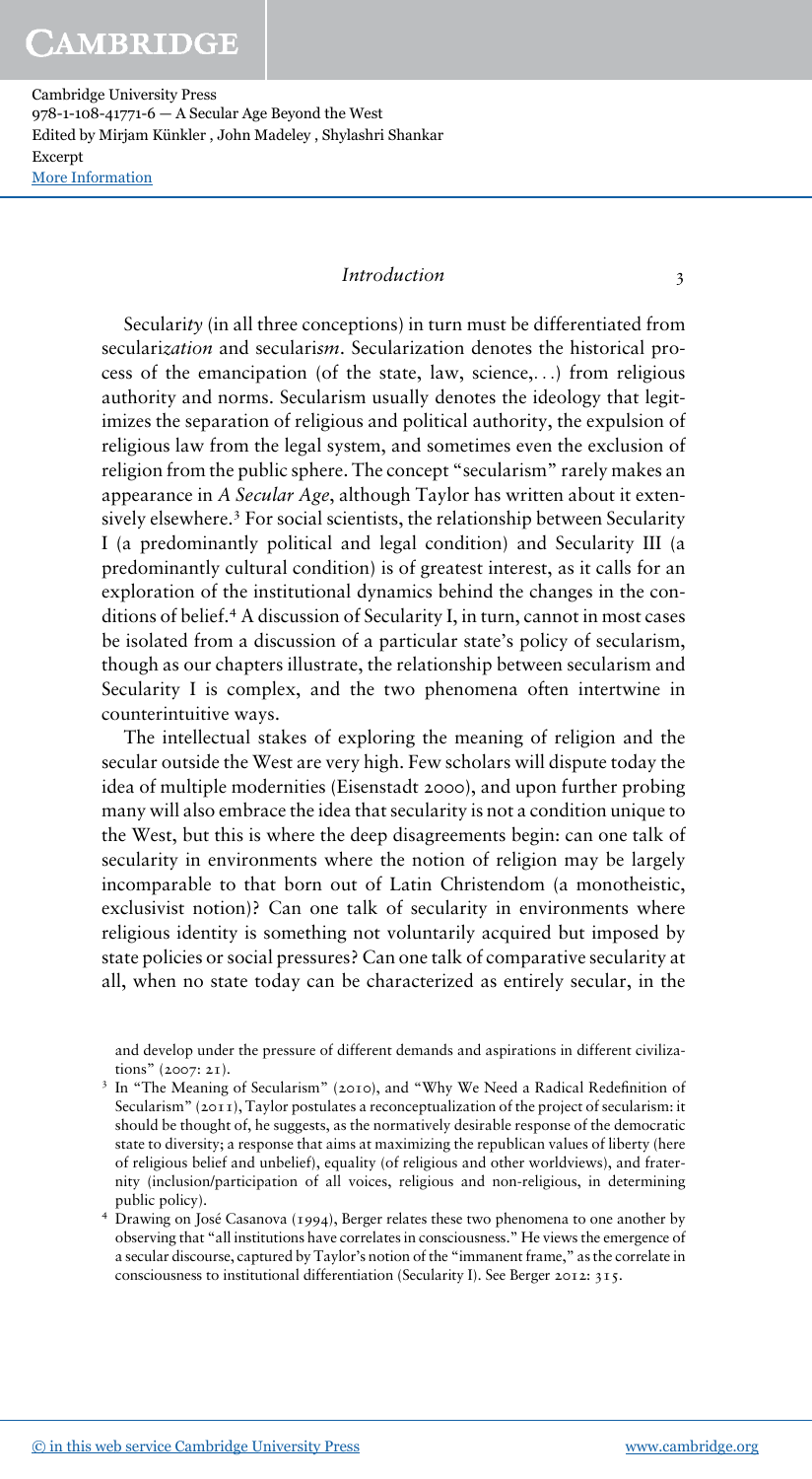#### 4 Mirjam Künkler and Shylashri Shankar

sense of enforcing a watertight wall of separation between religion and politics? And how well do conceptions of the secular and secularity travel if even when only applied to the West they are already so fiercely contested at their core?

The interplay between religious and political transformation has been a central theme in the social sciences and humanities, to a point where the sociology of religion was long regarded as the heart of the enterprise of sociological inquiry. As Philip Gorski points out in Chapter 2 of this volume, though the pedigree of secularization theory can be traced back for at least two centuries, its identifier is of more recent origin. Even Durkheim and Weber used the terms sécularisation/laïcisation and Säkularisierung, respectively, only in passing. It is only since the 1940s and 1950s that one can really speak of "secularization theory" as a dedicated research program in the social sciences. While the major premise – that "modernization" goes together with "secularization" – was widely accepted until the late 1970s, scholars disagreed over how to conceptualize secularization and what to regard as its proper indicators. For Bryan Wilson (1966), secularization denoted the institutional decline of religion, while David Martin saw it manifested in declining levels of membership in religious communities (Martin 1978), and Steve Bruce in declining levels and intensities of belief (Bruce 1992). Peter Berger argued in The Sacred Canopy (Berger 1967) that a defining feature of secularization was that the plausibility structures behind religious belief were seriously compromised, while Niklas Luhmann (1977) spoke of the "privatisation of religious decision-making." Scholars moreover disagreed over where these trends manifested themselves and whether one should regard them as universal or specific to particular geographies. Thomas Luckmann (1967) criticized that the diagnoses of declining levels and intensities of belief were premised on an impoverished notion of religion, and ignorant of the ways in which "invisible religion" continued to play an important role in modern society. David Martin (1978) cast doubt on the assumption of the universal character of religious decline and instead argued in favor of understanding differentiation as the one universal characteristic of secularization in the world. Despite these intense disagreements over what secularization meant precisely and how it manifested itself, secularization theory became the only theory, in the words of a major sociologist of religion "that was able to attain a truly paradigmatic status within the modern social sciences" (Casanova 1994: 17).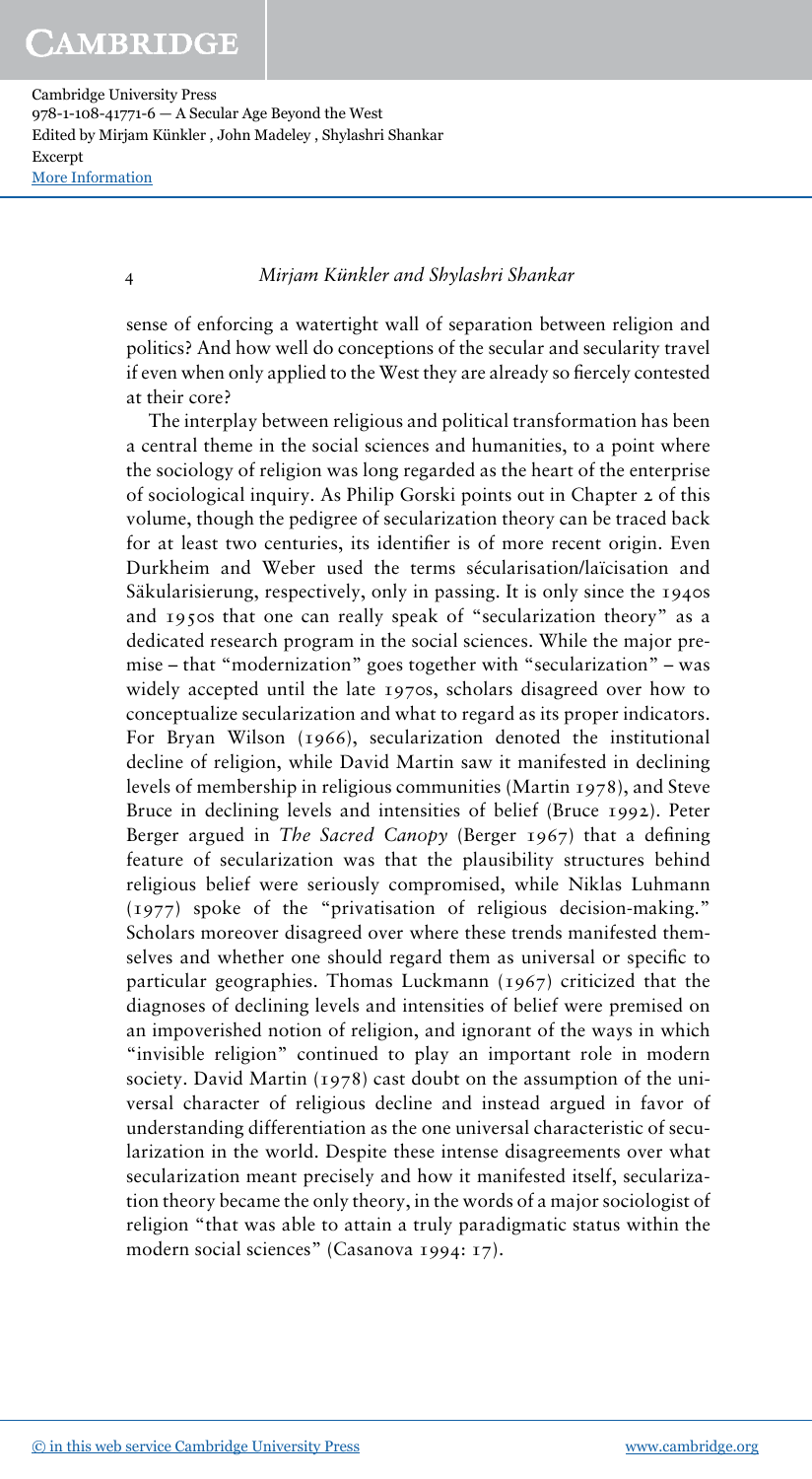# CAMBRIDGE

Cambridge University Press 978-1-108-41771-6 — A Secular Age Beyond the West Edited by Mirjam Künkler , John Madeley , Shylashri Shankar Excerpt [More Information](www.cambridge.org/9781108417716)

#### Introduction 5

A cesura in the debate was José Casanova's 1994 book, in which the author took stock of how present empirical realities related to various aspects of secularization theory and in which he did the debate an enormous service by disentangling its various sub-theories. Casanova argued that the theory was only one-third defensible (1994:  $17-20$ ): while it was right about the functional and institutional differentiation of the religious from the political, legal, economic, scientific, and other spheres, it had, in his view, been proven wrong in its claims concerning the decline of religious belief and practice, and remained deeply questionable with respect to the inevitable privatization of religion. More recently, in particular in response to an intervention by Talal Asad, Casanova has distanced himself from the one sub-theory he earlier on sought to salvage and conceded that it is almost impossible to heuristically distinguish the privatization from the differentiation thesis.<sup>5</sup>

In the face of the continuing difficulties to analytically capture macrosocial dynamics in the relationship between religion and its outside (whether social, political, legal, or economic) in comparative and theoretically meaningful ways, newer research has turned to concentrate on examining boundary formation around the religious and the non-religious<sup>6</sup> and to revisit the question of path dependencies and critical junctures in Secularity I which were once David Martin's primary field of interest. In this volume, we take up these two re-directions: issues of boundary-formation and -activation receive particular attention in the individual chapters, while the conclusion aims to identify broader parallels and divergences in the path dependencies that emerge in subsets of the cases, although no claims are made to propose generalizable theories on paths of secularization (not least because the number of cases does not

<sup>5</sup> In addition, Casanova has become less certain regarding the normative justification of separation. "One could advance the proposition that of the two clauses of the First Amendment, 'free exercise' is the one that stands out as a normative democratic principle in itself, while the no-establishment principle is defensible only insofar as it might be a necessary means to free exercise and to equal rights. In other words, secularist principles per se may be defensible on some other ground, but not as intrinsically liberal democratic ones" (2006: 21). In that vein some scholars have called for a concentration on issues of religious freedom/free exercise rather than the expulsion of religion from public life when debating requirements for democratic religion–state relations. Taylor's plea for a reconception of the concept of secularism can be seen in this light.

<sup>6</sup> Along these lines, a research group convened at the University of Leipzig under the banner of the Humanities Centre for Advanced Studies "Multiple Secularities - Beyond the West, Beyond Modernities" since 2016 investigates boundary-making between the religious and non-religious both in modern and pre-modern societies on a global scale.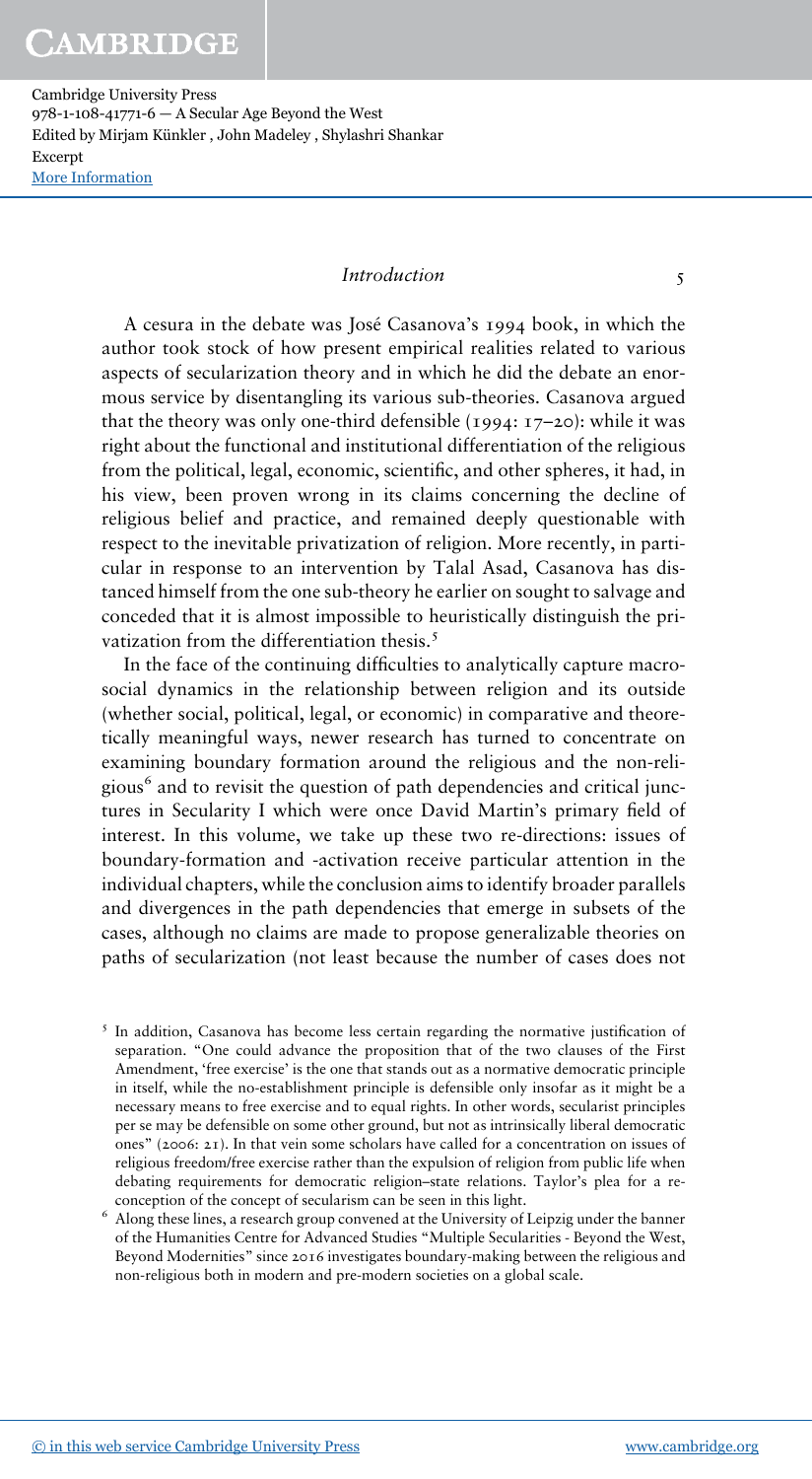#### 6 Mirjam Künkler and Shylashri Shankar

permit such an endeavor, but also because as country specialists we are hesitant to engage in too crude abstractions).

In the following, we briefly introduce some of Taylor's main insights about the etiology and ontology of Secularity III, and how our contributors have responded to these. We then outline the case selection and theoretical angle taken in this volume and the special emphases emanating from this choice as compared to the narratives proposed in A Secular Age. We close by drawing attention to four issue areas around religion that have emerged as common themes across the eleven case studies of this volume, often in contrast or in variance with Taylor's account. We should note that these themes are necessarily synoptic, as we lay out a terrain of topics emerging from the comparative reflection that in our view would merit closer future examination.

### the "what," "why," and "how" of secularity iii

The contributors to this volume take Taylor's work as their point of departure. A Secular Age has been praised for its achievement in fanning out the multiple fora, dilemmas, and processes of secularity, as opposed to positing a simple process of the retreat of religion in Western politics and society in the face of modern science twinned with economic and other changes (Taylor identifies the latter as "subtraction stories"). He argues that any satisfactory theory of secularization must be able to account for both religious belief and unbelief. In orthodox secularization theory, unbelief is tacitly assumed to be the most "natural" or "reasonable" default stance, because science and reason are assumed to stand on the side of secularity. Accordingly, the real task is to account for belief. In A Secular Age, however, Taylor turns the tables on the orthodox approach by arguing that it is unbelief, rather than belief, that is in need of explanation, since historically and across much of the contemporary world religious belief represents something close to a universal norm. What Taylor terms Secularity III is characterized by three phenomena: exclusive humanism (a humanism that does not appeal to transcendence), the availability of meaningful options between belief and unbelief (a belief in the selfsufficiency of human agency and a widening of the range of possible options [2007: 19]), and the availability of these meaningful options to a large majority of people (not just elites).

Taylor interprets the emergence of Secularity III by addressing three general questions: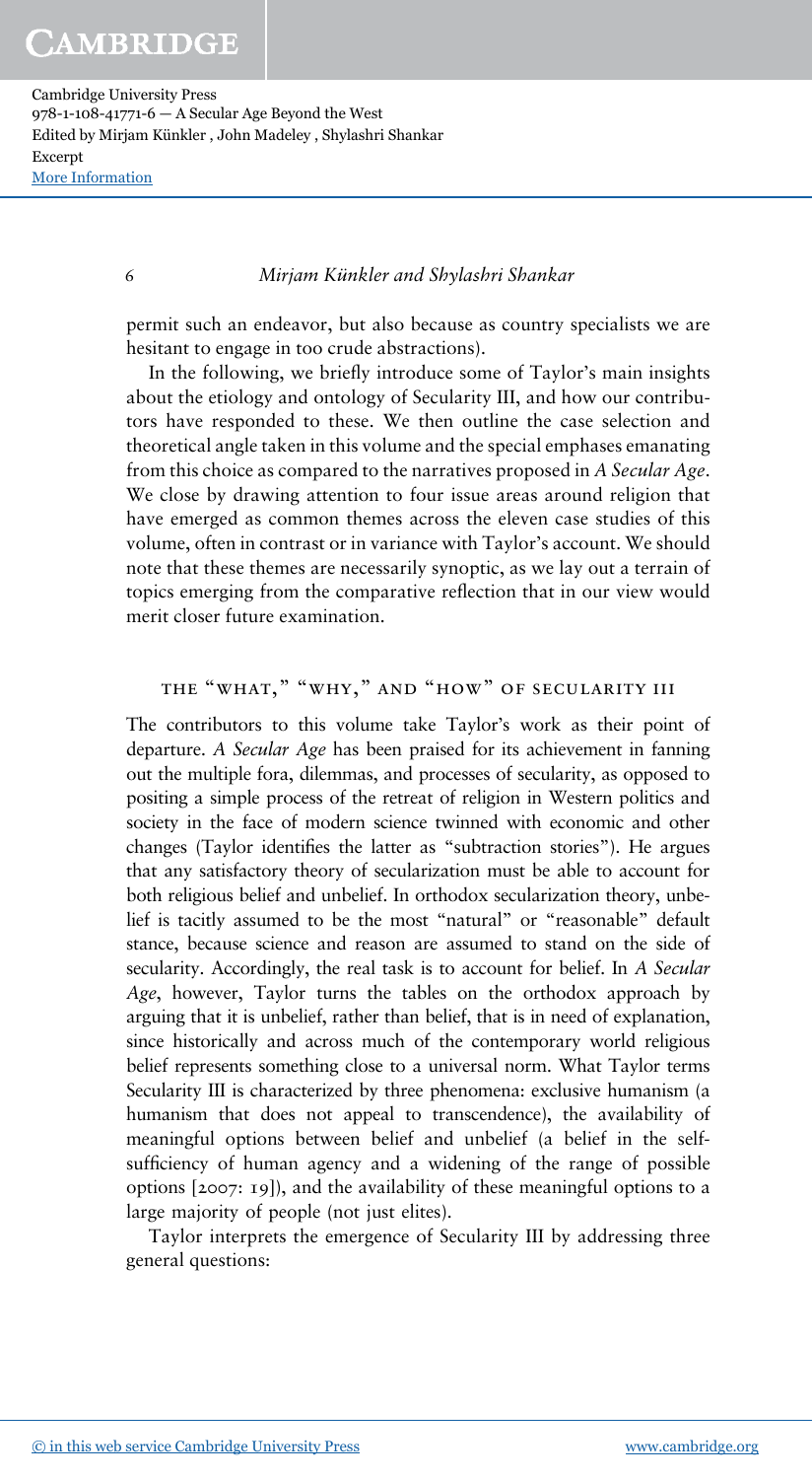### Introduction 7

- i) What does secularity mean today in the North Atlantic world?
- ii) Why did secularity arise and come to take the forms it did, and what consequences flow from that?
- iii) How did secularity come to command the space it did?

The contributors to this volume address how much, if any, of Taylor's grand narrative can be found mirrored in the societies they study. They investigate whether the three dimensions of secularity that Taylor distinguishes enable interpretive accounts of the emergence of unbelief as a choice (Secularity III). They do so by tackling Taylor's "what," "why," and "how" questions in the context of a range of cases in countries that have been historically located beyond the ambit of Latin Christendom. In doing so, they find the importance of political factors in almost all cases to be key to understanding the distinctive patterns of secularization and the types of religion–state relations emerging from it. The resultant focus on the political and legal histories of the cases studied leads to a number of contrasts with Taylor's more phenomenological and genealogical treatment.

Taylor's answer to the "what" question in the context of Latin Christendom is the emergence of "exclusive humanism," a humanism that – unlike some earlier humanisms, such as the Christian humanism of Europe's renaissance – no longer felt the urgency, or even relevance, of appeals to transcendence. Anthropocentric shifts in the late seventeenth and eighteenth century create a "buffered self" which in turn opens the gate toward the possibility of an exclusive humanism: "the buffered identity, capable of disciplined control and benevolence, generated its own sense of dignity and power, its own inner satisfactions, and these could tilt in favor of exclusive humanism" (2007: 262). Though exclusive humanism heralds the birth of a secular age, religion does not wither away.<sup>7</sup> In his earlier work on the philosopher and psychologist William James, Taylor (2002) elaborates on his conception of what has happened to religion in the modern world. Drawing inspiration from Durkheim, he distinguishes between different Durkheimian forms of religion-society relations. "Paleo-Durkheimian" relations can be found in societies where religion is not yet differentiated; fundamentalist movements often champion this type of undifferentiated relations. Second, there are relations

<sup>7</sup> Talal Asad (2011) suggests that it is because Taylor is here working with an intuitive definition of religion in terms of transcendent – Christian – beliefs that he ignores the enchantments imposed on individual life by secular consumer culture as well as by modern science and technology.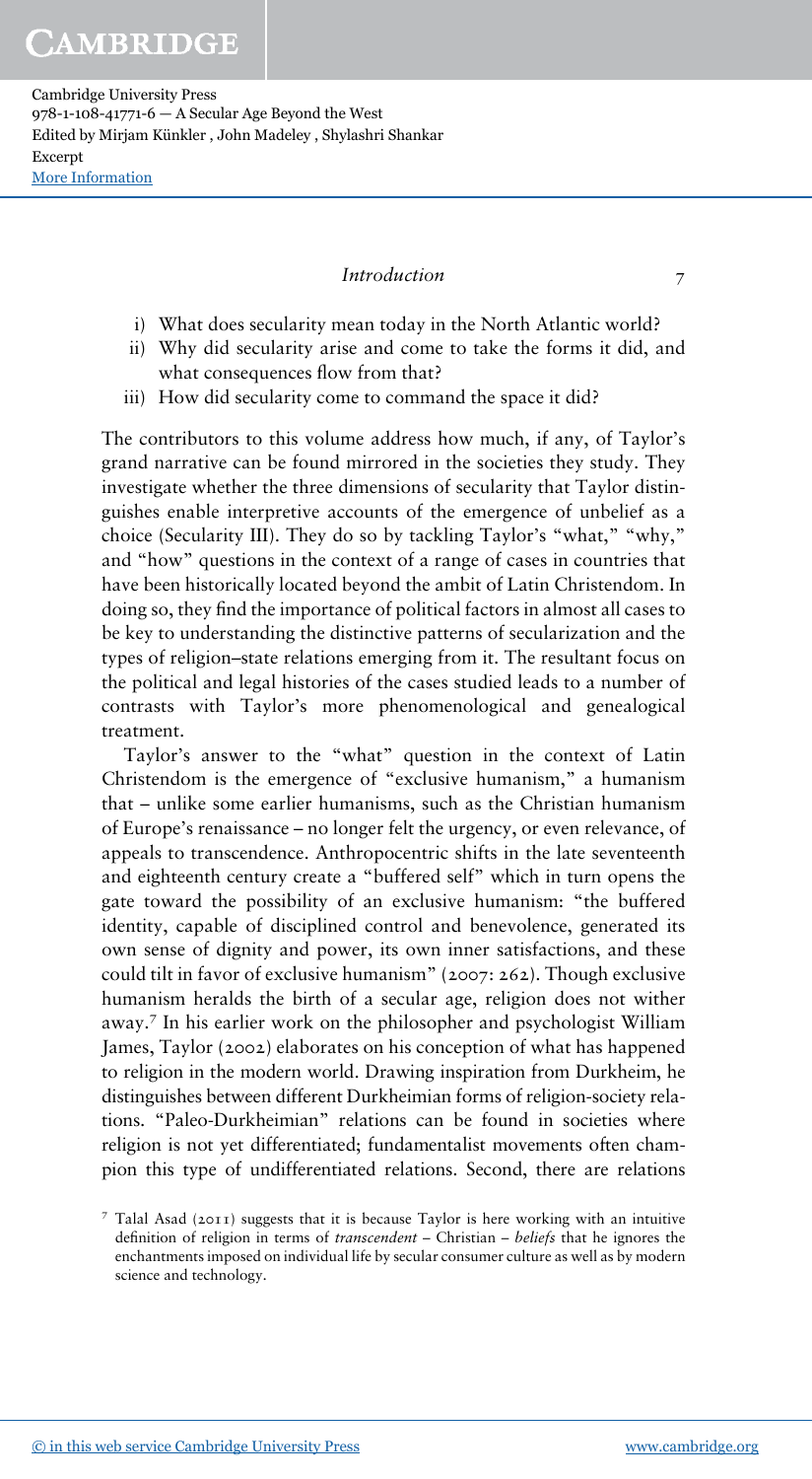#### 8 Mirjam Künkler and Shylashri Shankar

where religiosity is transferred to a greater entity, such as ethnic entities (Mark Juergensmeyer's "ethnic religions"), or class or state entities (Robert Bellah's "civil religion"), which both are manifestations of "neo-Durkheimism." But it is the development of the post-Durkheimian age – one based on "expressive individualism" (Taylor 2002: 80) – that Taylor wants to draw attention to. Unlike James, and later Berger and Thomas Luckmann, Taylor does not regard the post-Durkheimian experience of faith as a process of necessary individualization. Even though "the spiritual as such is no longer intrinsically related to society" (Taylor 2002: 102), and though "the new framework has a strongly individualist component, this will not necessarily mean that the content will be individuating.Many people will find themselves joining extremely powerful religious communities, because that's where many people's sense of the spiritual will lead them" (Taylor 2002: 112). Although no longer intrinsically related to society, the spiritual can, and often does, then unfold in the framework of a community.

The "what" question is central to our comparative endeavor because the very concepts of religion and its cognates on which the term secularity is parasitic "do not denote anything fixed or essential beyond the meanings that they carry in particular social and cultural contexts" (Beckford 2003: 5). How much in comparative secularization processes should be seen as sui generis – that is, rooted in particular religious and cultural contexts? Several of the contributors highlight the emergence of a neo-Durkheimian age, one where religion is tied to ethnic or national identity, rather than the emergence of an "unbelieving ethos" in the societies they portray. Nearly all contributors point to a core set of twentieth-century state policies and watershed political experiences, including the emergence of nationalism and struggles for independence and democracy, that played a key role in bringing this condition about.

Taylor answers the "why" question for the case of the North Atlantic world with reference to processes of differentiation, which ultimately lead to a plurality of outlooks, religious and non-religious, creating a modern citizen imaginary that "sees us all as coming together to form [a] political entity, to which we all relate in the same way, as equal members" (Taylor 2007: 457). For Taylor, the essence of Secularity III is plurality, characterized by multiple and competing types of belief and unbelief, and the availability of these as meaningful options to a majority, and not just the elite. The emergence of exclusive humanism as a widely available option in the eighteenth century created a new situation of pluralism, a culture fractured between religion and areligion (2007: 21). The reactions not only to this humanism, but also to the matrix out of which it grew,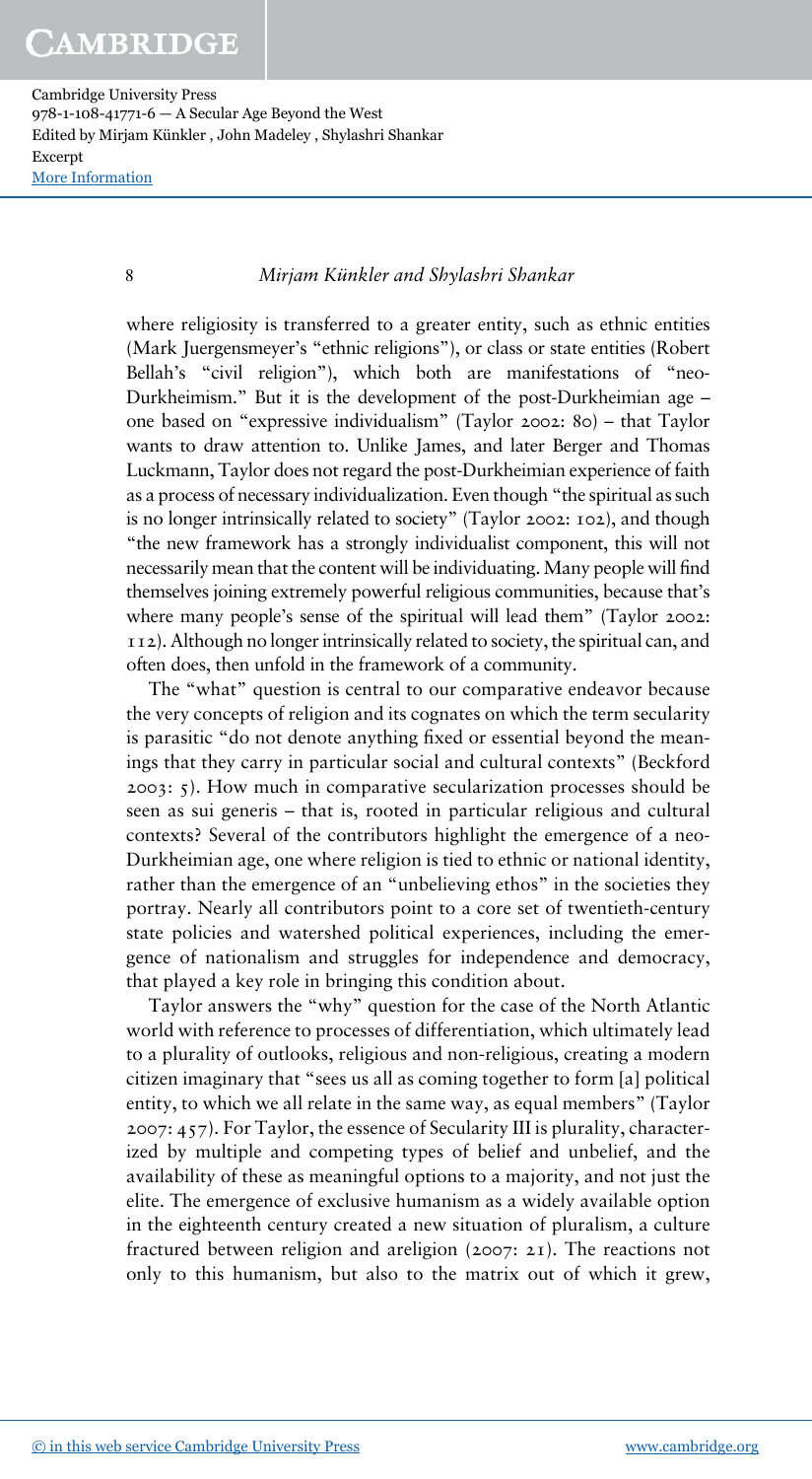# **CAMBRIDGE**

Cambridge University Press 978-1-108-41771-6 — A Secular Age Beyond the West Edited by Mirjam Künkler , John Madeley , Shylashri Shankar Excerpt [More Information](www.cambridge.org/9781108417716)

#### Introduction 9

multiplied the options in all directions. The consequence, for Taylor, of this pluralism and mutual fragilization "will often be a retreat of religion from the public square" (2007: 532).

Political secularism, he proposes, is best seen as a means of accommodating this pluralism (Taylor 2010). In Taylor's view, democratic societies should be organized not around a civil religion, as Jean-Jacques Rousseau thought necessary, but instead around a strong philosophy of civility, enshrining the norms of human rights, equality/nondiscrimination, and democracy (Taylor 2010: 32). For Taylor, when it comes to contemporary democracies, the qualifier "secularist" ought to refer primarily not to bulwarks against religion but to good faith attempts to secure liberty, equality and fraternity of all positions, religious and non-religious (Taylor 2010). But is such a trajectory the only one imaginable? What if, as Talal Asad (2011) asks, liberal democracy not only impairs the development of virtues necessary for dealing effectively with global crises, but also continually disrupts the conditions on which Taylor's Secularity III depends, namely legal and political protection of religious plurality and religious freedom? And what if, paradoxically, it is precisely the continual feeling of disruption, of uncertainty, that feeds both the power of liberal democracy and the promise of liberal reform?

In Taylor's account, century-long processes of gradual differentiation facilitate the emergence of a widening range of possible options of belief and unbelief, and, as such, Secularity III. These in turn nourish calls for the retreat of religion from public space: Secularity I. The cultural rise of Secularity III's "conditions of belief" precede and create the original historic possibility for Secularity I's institutional separation of religion and state in the West. The picture is rather different in most contributions to this volume. While differentiation played a large role in facilitating the emergence of a pluralism of outlooks, both religious and non-religious, it did so often as a consequence of sudden historical breaks, often disruptive and violent, such as the establishment of colonial administrations with all their consequent breaches in notions of authority, meaning, property rights, social organization, cosmology, etc. (Mamdani 1996). With independence, political elites often created polities in which positions of exclusive humanism or the option to not believe were hardly publicly available. The corollary to Taylor's narrative as regards the "why" question therefore lies in the central role of the state in shaping conditions of belief. Constitution-crafters and state makers usually tackled the challenge of plurality through institutional arrangements: some privileged one belief system (e.g. Shi'a Islam in Khomeini's Iran, Sunni Islam in Zia's